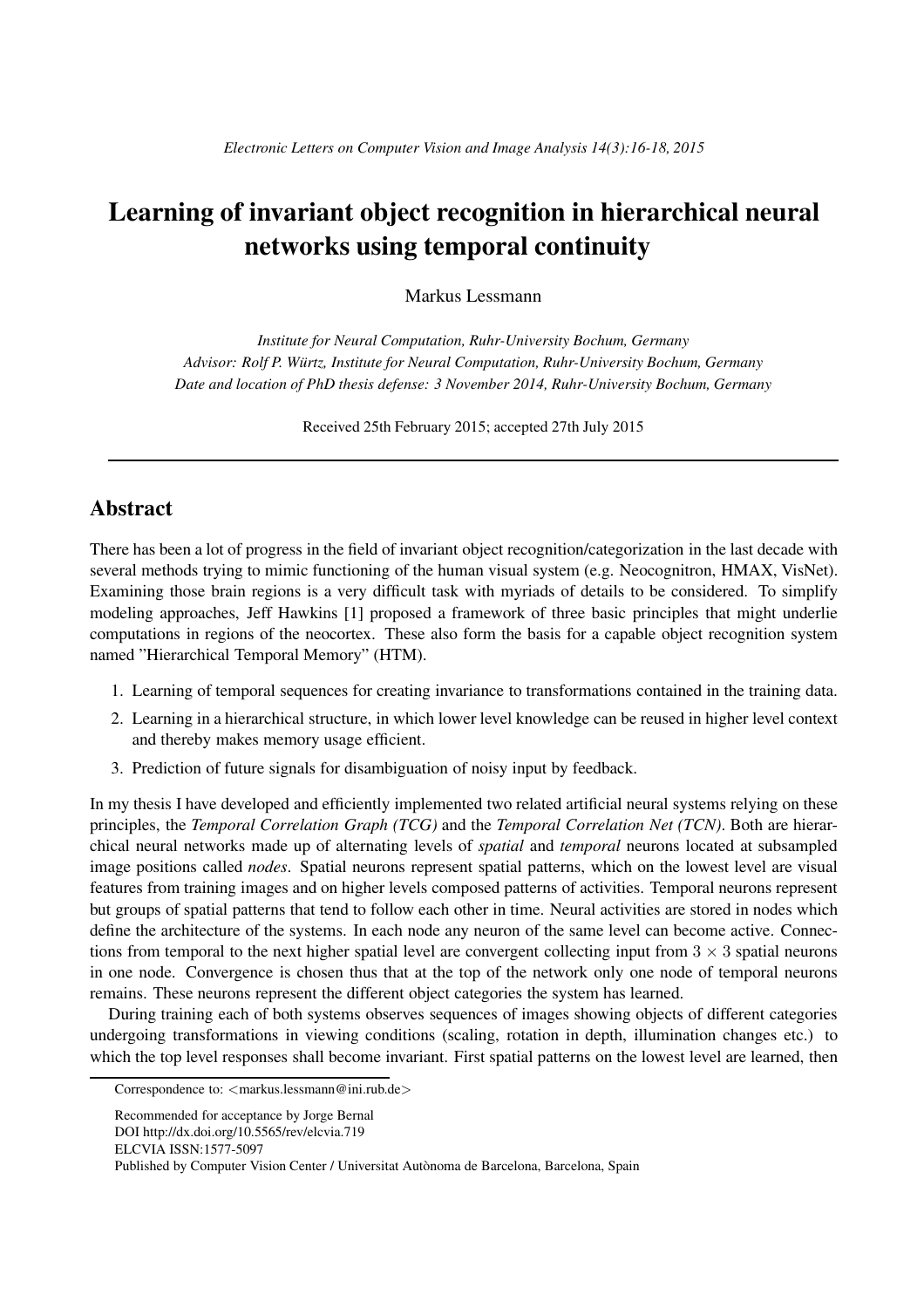temporal groupings in which these tend to appear. Temporal groups (neurons) becoming active concurrently at adjacent positions constitute spatial patterns at the next level and so forth. Thus more and more complex patterns covering observations of increasing time ranges and parts of the input images are created. After learning the systems are able to recognize known object categories e.g. from unknown viewing angles or under unknown illumination conditions.

The systems differ significantly in how spatial and temporal patterns are learned. TCG is trained in batch mode and level by level, for each level all training images are browsed. First, spatial patterns on the lowest level are learned by employing vector quantization on visual features extracted from the images. Thus a codebook or Bag of Words is built containing a descriptive subset of observed patterns. In the next sweep over the training images the occurrences of spatial patterns at the same network position (node) within a short time range are counted. These counts are stored in a matrix which is subsequently clustered to yield temporal groups. Similarity measures are defined that allow to compare spatial patterns of the next level composed of these groups. Thus a codebook of higher level spatial patterns can be learned in the next epoch and again temporal groups can be built. This is continued until neurons on the highest level have been created. Using similarities between temporal groups synaptic connection weights are defined that are used for computing neural activities on test images.

In TCN both learning steps are performed by neural learning rules. The learning of spatial patterns is done by an associative Hebbian learning rule on all but on the lowest level, which still consists of a codebook of visual features. Temporal groups are learned by applying the Trace rule, a Hebbian like learning rule that is also used in VisNet and allows to group neurons that are frequently activated consecutively. No clustering beyond the lowest level is necessary, therefore TCN can be trained in online mode on all levels simultaneously. Every few epochs new neurons are created if current input patterns are represented too weakly.

Whereas TCG is similar to HTM in its learning algorithm it shows better scaling with regard to the number of categories to be learned. This is possible by efficient calculation of neural activities. The learning algorithm of TCN leads to a sparser connectivity structure, which allows for even faster calculation and also could improve generalization in several tests. Both systems were tested on the following databases for object recognition: ETH80, COIL100, ALOI1000, and the German Traffic Sign Recognition Benchmark (GTSRB). On the first 3 databases it was tested how good TCG and TCN can recognize known object categories from unknown viewing angles using different sizes of training and test set. Additionally test conditions were made more difficult by scaling objects, adding structured backgrounds to training and test images and inserting distracting objects that occluded parts of the main objects. On ALOI1000 also tests for recognition under unknown illumination conditions were performed. On ETH80 a leave-one-object-out cross validation test was performed, in which unknown objects of known categories had to be recognized. GTSRB was tested with sorted test images with and without feedback (contradicting benchmark rules). Both systems performed very well in the standard tests even with very small training sets, in most tests TCN outperformed TCG with reaching for example over 90% recognition when learning from ca. 6% of all ETH80 images and close to 100% for bigger training sets. With adverse training conditions both systems decreased in performance depending on the applied manipulation. Occlusion and structured background had moderate effects with up to ca. 20% lower recognition rates, scaling was much more harmful for scaling factors  $\notin [0.9, 1.2]$ . Illumination tests performed close to 100%, and recognition rates of 98.33% (hence close to benchmark winners) could be reached in GTSRB using feedback.

## References

- [1] Jeff Hawkins, "On Intelligence", Times Books, 2004.
- [2] Markus Lessmann and Rolf P. Würtz, "Learning of invariant object recognition in a hierarchical network", *Neural Networks*, 54:70-84, 2014.